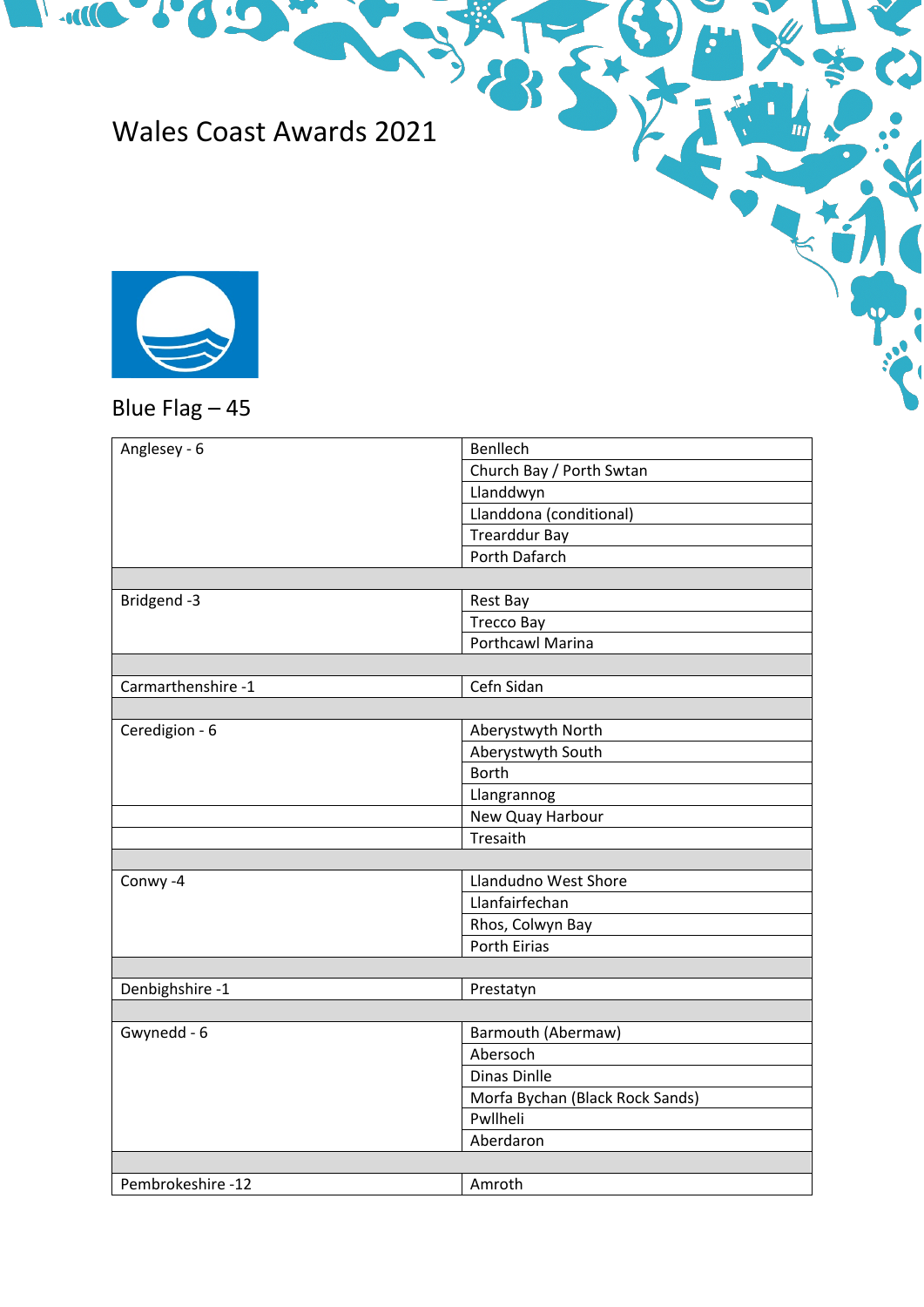|                      | Newgale                   |
|----------------------|---------------------------|
|                      | Saundersfoot              |
|                      | Dale                      |
|                      | Whitesands                |
|                      | Coppet Hall               |
|                      | <b>Tenby North</b>        |
|                      | <b>Tenby South</b>        |
|                      | <b>Tenby Castle</b>       |
|                      | Poppit Sands              |
|                      | <b>Broadhaven Norther</b> |
|                      |                           |
|                      |                           |
| Swansea -4           | Caswell Bay               |
|                      | Langland Bay              |
|                      | Port Eynon                |
|                      | Swansea Marina            |
|                      |                           |
| Vale of Glamorgan -2 | Penarth Marina            |
|                      | Southerndown              |



## Seaside Award - 25

| Anglesey $-1$   | Traeth Crigyll, Rhosneigr |
|-----------------|---------------------------|
|                 |                           |
| Ceredigion - 13 | Cilborth                  |
|                 | Llanrhystud               |
|                 | Mwnt                      |
|                 | Aberporth                 |
|                 | Aberystwyth South         |
|                 | Aberystwyth North         |
|                 | Clarach                   |
|                 | Penbryn                   |
|                 | Traeth y Dolau            |
|                 | <b>Borth</b>              |
|                 | Llangrannog               |
|                 | New Quay Harbour          |
|                 | Tresaith                  |
|                 |                           |
|                 |                           |
| Conwy-4         | Kinmel Bay                |